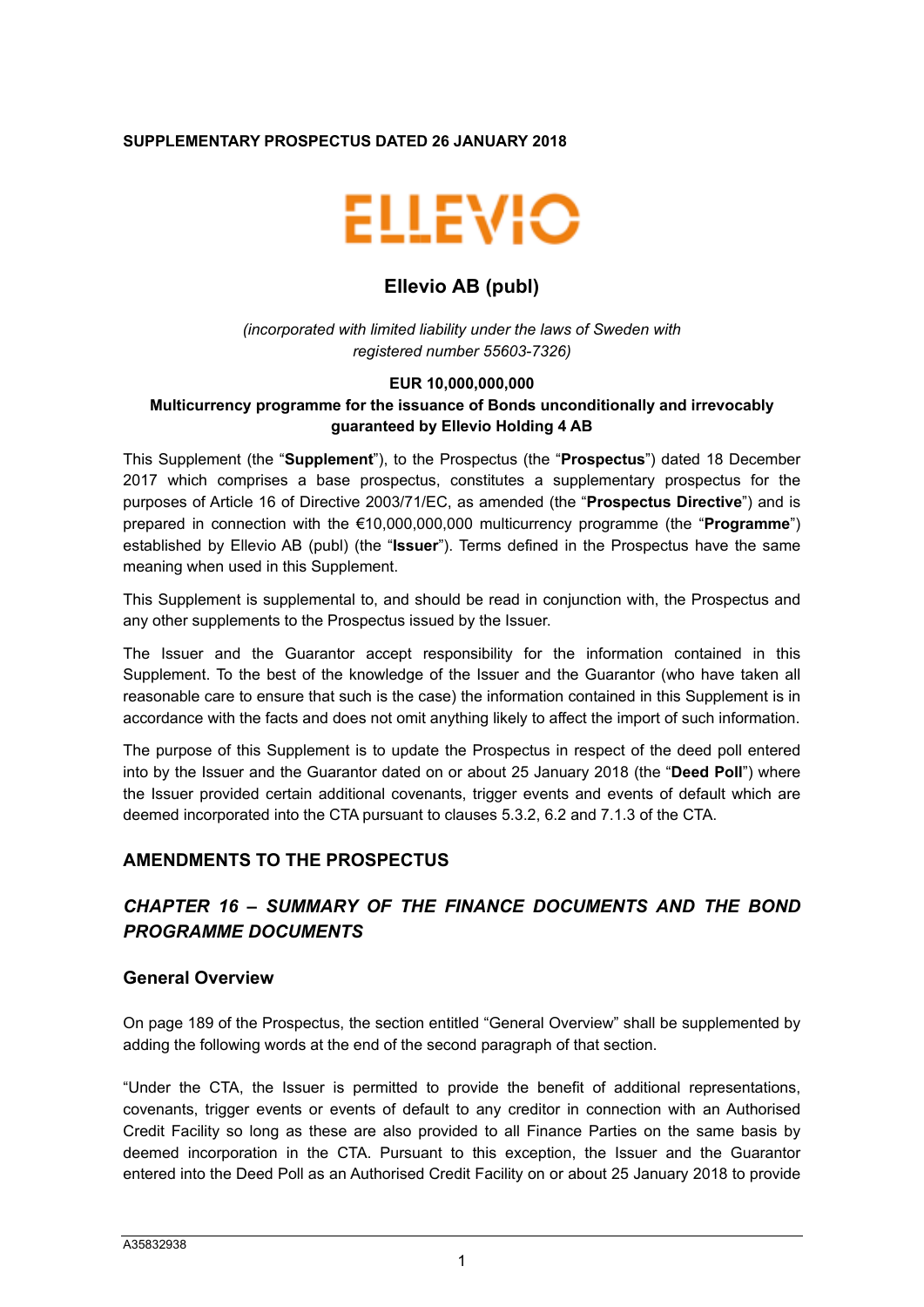certain additional covenants, trigger events and events of default, which are deemed incorporated into the CTA."

## **Financial Covenants**

On page 190 of the Prospectus, the section entitled "Financial Covenants" shall be supplemented by adding the following new paragraph at the end of that section:

"Pursuant to the Deed Poll, the Issuer shall ensure that on each Calculation Date, the Total Interest Cover Ratio in respect of the Total Relevant Period shall not be less than the Total Default Ratio (the "**New Financial Covenant**")."

## **Information Covenants**

On page 193 of the Prospectus, the following new section shall be added before the section entitled "Information: miscellaneous" to supplement the disclosure under the heading "Information Covenants":

#### "*Additional Information Covenants added pursuant to the Deed Poll*

Pursuant to the Deed Poll, the following additional information covenants were deemed incorporated into the CTA:

- (a) Each set of financial statements shall be prepared using the Accounting Principles, accounting practices and financial reference periods consistent with those applied in the preparation of the Financial Statements for the Financial Year ended 31 December 2015 for that Obligor unless, in relation to any other set of Financial Statements, the Security Group Agent: (I) notifies each Information Covenant Agent that there has been a change in the Accounting Principles or the accounting practices and its Auditors (or, if appropriate, the Auditors of the Obligor) and (II) delivers to the Security Trustee sufficient information, in form and substance as may be reasonably required by the Security Trustee, to enable the Secured Creditors to determine whether the Total Lock-Up Tests have been satisfied.
- (b) Each Compliance Certificate shall set out (in reasonable detail) the Total Interest Cover Ratio and the Total Lock-Up Tests and, in each case, calculations thereof.
- (c) Each Investor Report must include the Total Default Ratio and calculations thereof in reasonable detail.
- (d) No Obligor nor any member of the Security Group may change its Financial Year if following such change:
	- (i) the results of the Total Lock-Up Tests will be worse than those shown in the Compliance Certificate delivered immediately prior to the date of such change; and
	- (ii) the basis for the calculation of the financial ratios by reference to the Total Relevant Periods will be amended in such a way as adversely affects the interests of the Secured Creditors."

## **General Covenants**

On page 203 of the Prospectus, the following new section shall be added after the section entitled "Amendments to constitutional documents" to supplement the disclosure under the heading "General Covenants":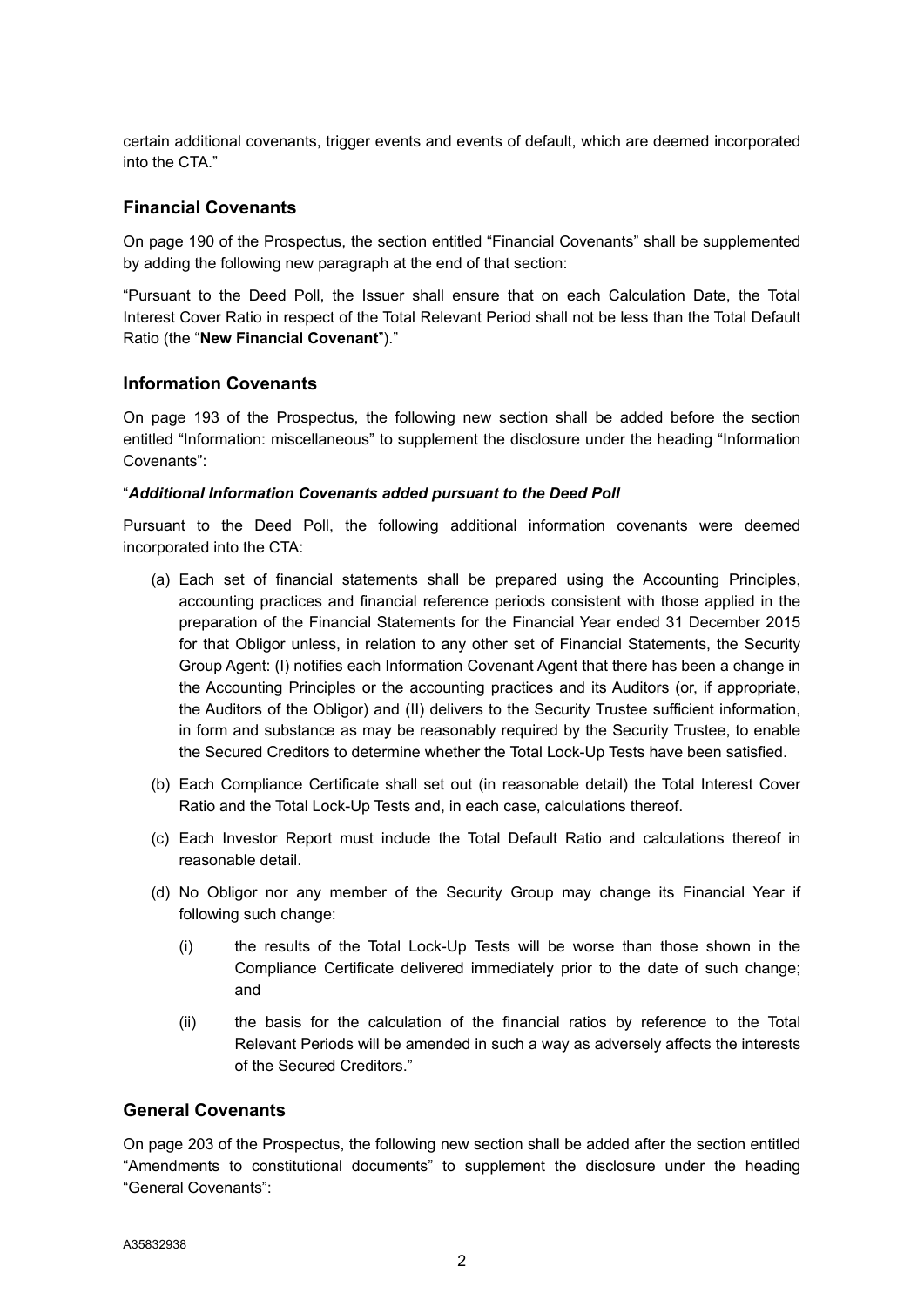### "*Additional General Covenants added pursuant to the Deed Poll*

Pursuant to the Deed Poll, the following additional general covenants were deemed incorporated into the CTA:

- (a) The Issuer and the Parent shall not incur any Class B LF Permitted Additional Financial Indebtedness (other than in respect of Permitted Refinancing Debt and/or where the Financial Indebtedness is to be used to fund Capital Expenditure) unless it has delivered to the Security Trustee a certificate signed by a director of the Issuer confirming that no Total Lock-Up Event would occur as a result of the incurrence of such Class B LF Permitted Additional Financial Indebtedness.
- (b) The Issuer and the Parent shall not incur any Class B Permitted Additional Financial Indebtedness (other than in respect of Permitted Refinancing Debt and/or where the Financial Indebtedness is to be used to fund Capital Expenditure) unless it has delivered to the Security Trustee a certificate signed by a director of the Issuer confirming that no Total Lock-Up Event would occur as a result of the incurrence of such Class B Permitted Additional Financial Indebtedness.
- (c) The Issuer and the Parent shall not acquire any company or shares in any company or Joint Venture, the principal business of which falls within paragraph (a), (b) or (c) of the definition of "Permitted Business" if a Total Lock-Up Event is continuing on the closing date for the acquisition or would occur as a result of the acquisition."

## **Trigger Events**

On page 204 of the Prospectus, the sub-paragraph (c) entitled "Financial ratios" under the heading "Trigger Events" shall be supplemented by adding the following words:

"Pursuant to the Deed Poll and its incorporation into the CTA, a Compliance Certificate, delivered in accordance with the terms of the Finance Documents, certifies that the Total Lock-Up Tests have not been satisfied in respect of the most recent Calculation Date."

# **Events of Default**

On page 210 of the Prospectus, the paragraph entitled "Events of Default" shall be supplemented by adding the following paragraphs at the end of that section:

#### "*(q) New Financial Covenant*

Any requirement of the New Financial Covenant is not satisfied *provided that* no Event of Default under this paragraph will occur if the breach is remedied in the manner and within the periods specified in the following paragraph (r) (*Total Equity Cure*).

#### *(r) Equity Cure*

Pursuant to the Deed Poll and its incorporation into the CTA, the Issuer has a right (the "**Total Equity Cure Right**") to prevent or cure the breach in paragraph (q) (*New Financial Covenant*) above by providing or procuring additional equity in an amount sufficient to cure or prevent such a breach *less* any equity cure amount applied pursuant to paragraph (p) *(Equity Cure)* above (the "**Total Equity Cure Amount**"). The Obligors may elect to exercise the Total Equity Cure Right no more than three times over a period of five years. The Obligors are not permitted to exercise the Total Equity Cure Right in respect of consecutive Calculation Dates.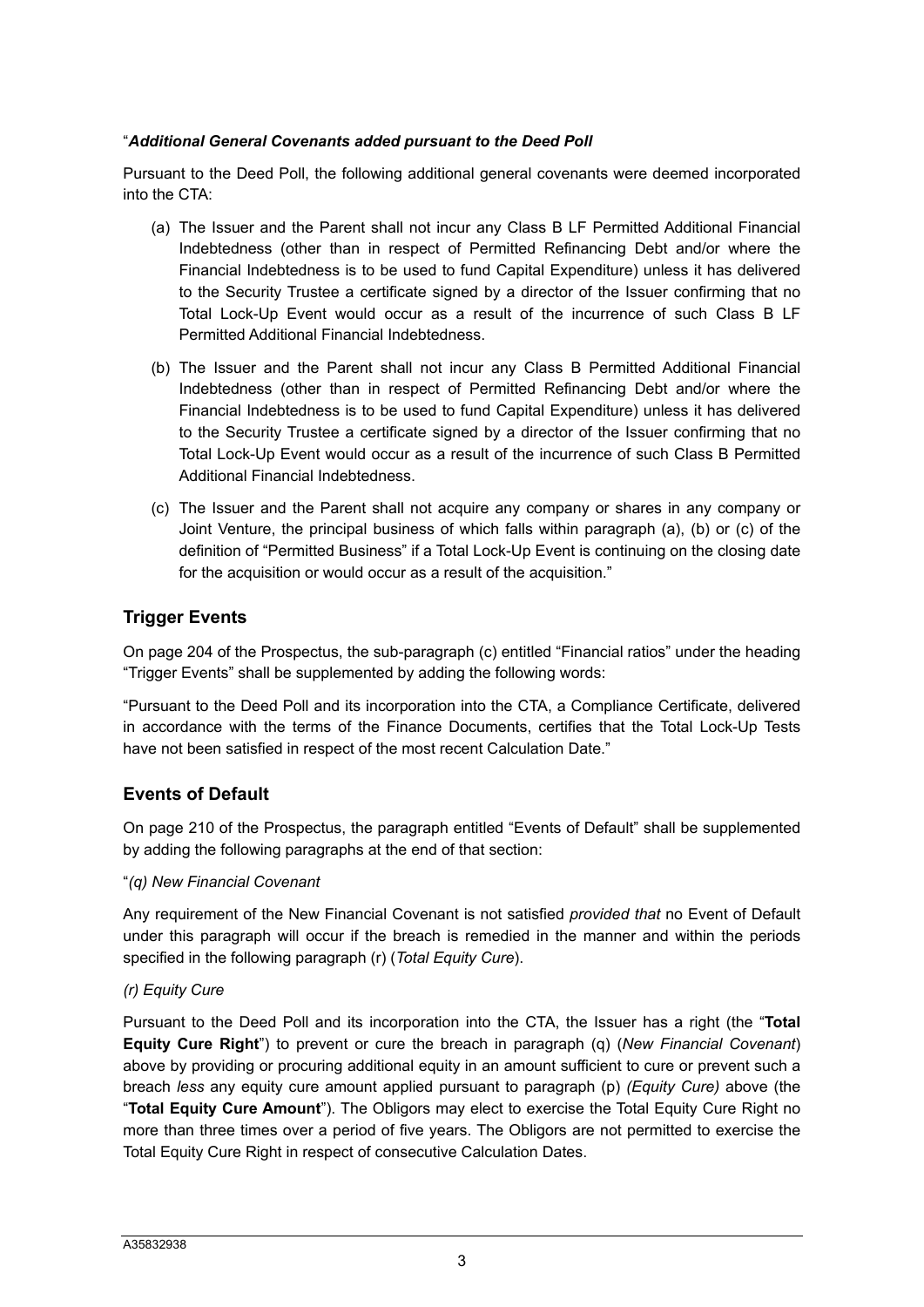The application of the Total Equity Cure Amount shall, in relation to the Total Interest Cover Ratio, be:

- (a) added to the Total Funds from Operations for that Total Relevant Period; and
- (b) included in the calculation of Total Funds from Operations on the subsequent Calculation Date:

and in each case, shall be applied in prepayment or redemption to reduce outstanding amounts including accrued interest under any Class A Debt or any Class B Debt (excluding in each case make-whole amounts) and to meet any swap break costs which may become due to the Hedge Counterparties should one or more Hedging Transactions be terminated in accordance with paragraph 24 of Schedule 7 (*Hedging Policy*) to the CTA in connection with the exercise by the Obligors of an Total Equity Cure Right, and shall be applied, in each case, in the order of application determined by the Issuer in its sole discretion *provided that* the Issuer may not prepay or redeem any outstanding amounts under any Class B Debt before the prepayment or redemption of Class A Debt.

Upon the exercise of the Total Equity Cure Right, the Issuer is required to re-calculate the Total Interest Cover Ratio. If it is found that due to the application of the Total Equity Cure Amount, the breach has been prevented or cured, it is deemed that New Financial Covenant was complied with from the date of the Compliance Certificate that demonstrated such breach for that period."

### *CHAPTER 21 – GLOSSARY OF DEFINED TERMS*

Chapter 21 (Glossary of Defined Terms) shall be supplemented by adding the following definitions:

| <b>Additional Total</b><br>Leverage Ratio      | means, in respect of any Total Relevant Period, the ratio of (i) Total<br>Net Debt less any Equity Cure Amount for that Total Relevant<br>Period, to (ii) Total Consolidated EBITDA on the last day of that<br><b>Total Relevant Period.</b>                                                                                                                                                          |  |  |
|------------------------------------------------|-------------------------------------------------------------------------------------------------------------------------------------------------------------------------------------------------------------------------------------------------------------------------------------------------------------------------------------------------------------------------------------------------------|--|--|
| <b>Deed Poll</b>                               | means the deed poll entered into by the Issuer and the Guarantor<br>on or about 25 January 2018.                                                                                                                                                                                                                                                                                                      |  |  |
| <b>New Financial Covenant</b>                  | has the meaning given to it on page 1 of this Supplement.                                                                                                                                                                                                                                                                                                                                             |  |  |
| <b>Total Backward Lock-</b><br><b>Up Tests</b> | means each of the following:                                                                                                                                                                                                                                                                                                                                                                          |  |  |
|                                                | the Total Interest Cover Ratio for the Total Relevant Period<br>(a)<br>not being less than 1.50:1; and                                                                                                                                                                                                                                                                                                |  |  |
|                                                | the Additional Total Leverage Ratio for the Total Relevant<br>(b)<br>Period not being greater than 11.90:1.                                                                                                                                                                                                                                                                                           |  |  |
| <b>Total Consolidated</b><br><b>EBITDA</b>     | has the meaning given to "Consolidated EBITDA" except that<br>paragraph (o) of the definition shall be replaced with "for the<br>purposes of determining compliance with the Total Default Ratios<br>only, adding costs of any expenditure arising out of or in relation to<br>any Certified Storm Event, provided that such addition may only be<br>exercised three times in any Regulatory Period". |  |  |
| <b>Total Default Ratio</b>                     | means in respect of the Total Interest Cover Ratio, 1:1.                                                                                                                                                                                                                                                                                                                                              |  |  |
| <b>Total Equity Cure</b><br><b>Amount</b>      | has the meaning given to it on page 3 of this Supplement.                                                                                                                                                                                                                                                                                                                                             |  |  |
| <b>Total Equity Cure Right</b>                 | has the meaning given to it on page 3 of this Supplement.                                                                                                                                                                                                                                                                                                                                             |  |  |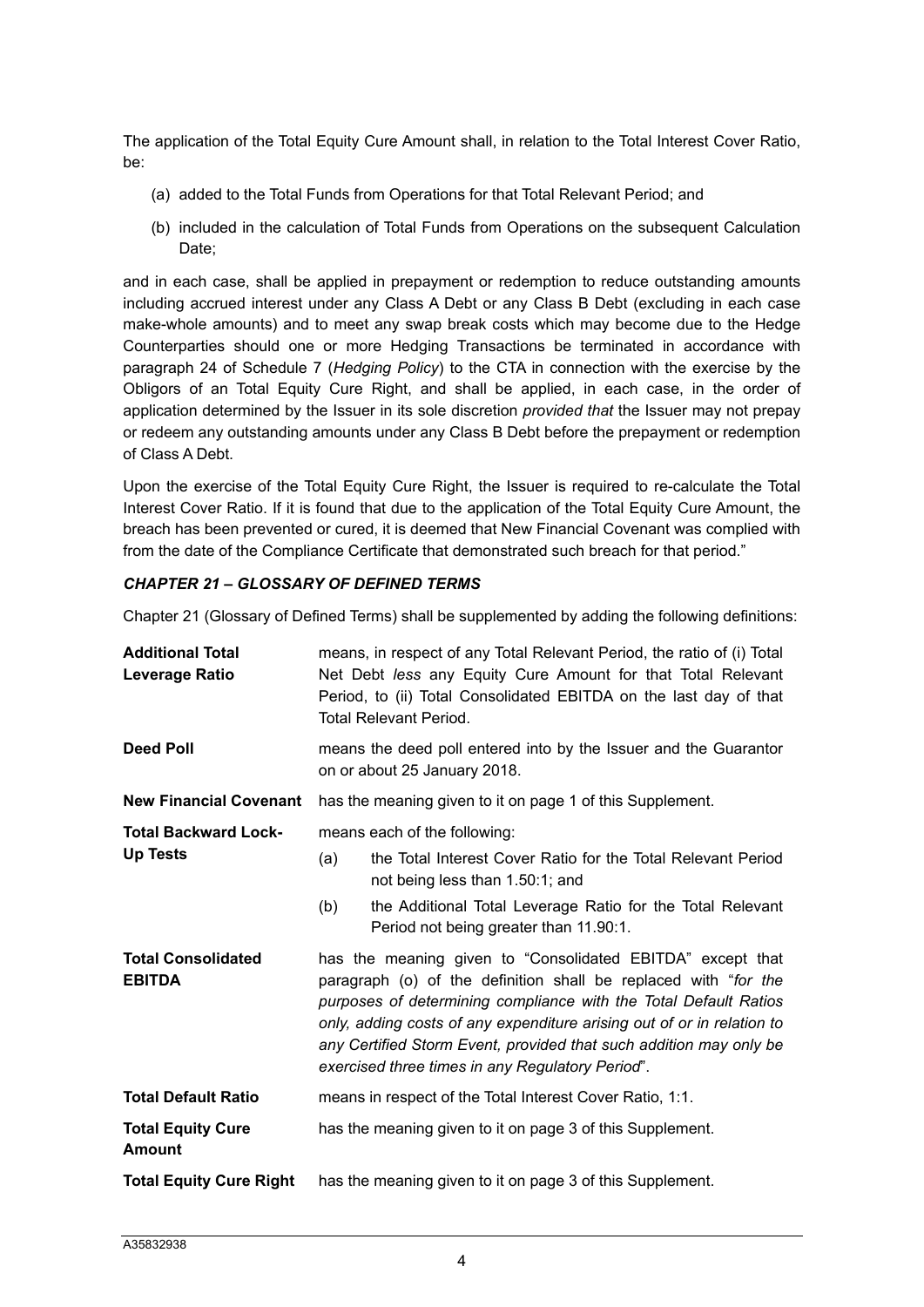| <b>Total Forward Lock-Up</b>                 | means each of the following:                                                                                                                                                                                                                                                                                                                            |                                                                                                                                                                                                                                                                                                                                                           |  |  |
|----------------------------------------------|---------------------------------------------------------------------------------------------------------------------------------------------------------------------------------------------------------------------------------------------------------------------------------------------------------------------------------------------------------|-----------------------------------------------------------------------------------------------------------------------------------------------------------------------------------------------------------------------------------------------------------------------------------------------------------------------------------------------------------|--|--|
| <b>Tests</b>                                 | (a)                                                                                                                                                                                                                                                                                                                                                     | the Total Interest Cover Ratio for the Total Relevant Period<br>not being less than 1.50:1; and                                                                                                                                                                                                                                                           |  |  |
|                                              | (a)                                                                                                                                                                                                                                                                                                                                                     | the Additional Total Leverage Ratio for the Total Relevant<br>Period not being greater than 11.90:1.                                                                                                                                                                                                                                                      |  |  |
| <b>Total Funds from</b><br><b>Operations</b> |                                                                                                                                                                                                                                                                                                                                                         | means, in respect of any Total Relevant Period, (i) Total<br>Consolidated EBITDA in (or projected to be in) that Total Relevant<br>Period after deducting Total Net Finance Charges and tax for that<br>Total Relevant Period, (ii) plus any Equity Cure Amount for that<br>Total Relevant Period and the immediately preceding Total<br>Relevant Period. |  |  |
| <b>Total Interest Cover</b><br>Ratio         | means the ratio of Total Funds from Operations (after adding Total<br>Net Finance Charges) to Total Net Finance Charges in respect of<br>any Total Relevant Period.                                                                                                                                                                                     |                                                                                                                                                                                                                                                                                                                                                           |  |  |
| <b>Total Lock-Up Event</b>                   | means:                                                                                                                                                                                                                                                                                                                                                  |                                                                                                                                                                                                                                                                                                                                                           |  |  |
|                                              | (a)                                                                                                                                                                                                                                                                                                                                                     | the Compliance Certificate delivered in respect of the most<br>recent Calculation Date states that any of the Total Lock-Up<br>Tests were not satisfied on that Calculation Date (in each<br>case adjusted to reflect an assumption that any proposed<br>Restricted Payments have been made); and/or                                                      |  |  |
|                                              | (b)                                                                                                                                                                                                                                                                                                                                                     | a Default has occurred and is continuing.                                                                                                                                                                                                                                                                                                                 |  |  |
| <b>Total Lock-Up Tests</b>                   | means the Total Forward Lock-Up Tests and the Total Backward<br>Lock-Up Tests.                                                                                                                                                                                                                                                                          |                                                                                                                                                                                                                                                                                                                                                           |  |  |
| <b>Total Net Finance</b><br><b>Charges</b>   | means, for any Total Relevant Period, the Finance Charges in<br>respect of Class B Debt or any debt ranking pari passu with or in<br>priority to Class B Debt for that Total Relevant Period after<br>deducting any interest payable in that Total Relevant Period to any<br>member of the Security Group on any Cash or Cash Equivalent<br>Investment. |                                                                                                                                                                                                                                                                                                                                                           |  |  |
| <b>Total Relevant Period</b>                 | means in respect of:                                                                                                                                                                                                                                                                                                                                    |                                                                                                                                                                                                                                                                                                                                                           |  |  |
|                                              | (a)                                                                                                                                                                                                                                                                                                                                                     | the New Financial Covenant, each Relevant Historic Period;                                                                                                                                                                                                                                                                                                |  |  |
|                                              | (b)                                                                                                                                                                                                                                                                                                                                                     | the Total Backward Lock-Up Tests, each Relevant Historic<br>Period; and                                                                                                                                                                                                                                                                                   |  |  |
|                                              | (c)                                                                                                                                                                                                                                                                                                                                                     | the Total Forward Lock-Up Tests, each Relevant Projected<br>Period.                                                                                                                                                                                                                                                                                       |  |  |

# **GENERAL INFORMATION**

To the extent that there is any inconsistency between (a) any statement in this Supplement or any statement incorporated by reference into the Prospectus by this Supplement and (b) any other statement in or incorporated by reference in the Prospectus, the statements in (a) above will prevail.